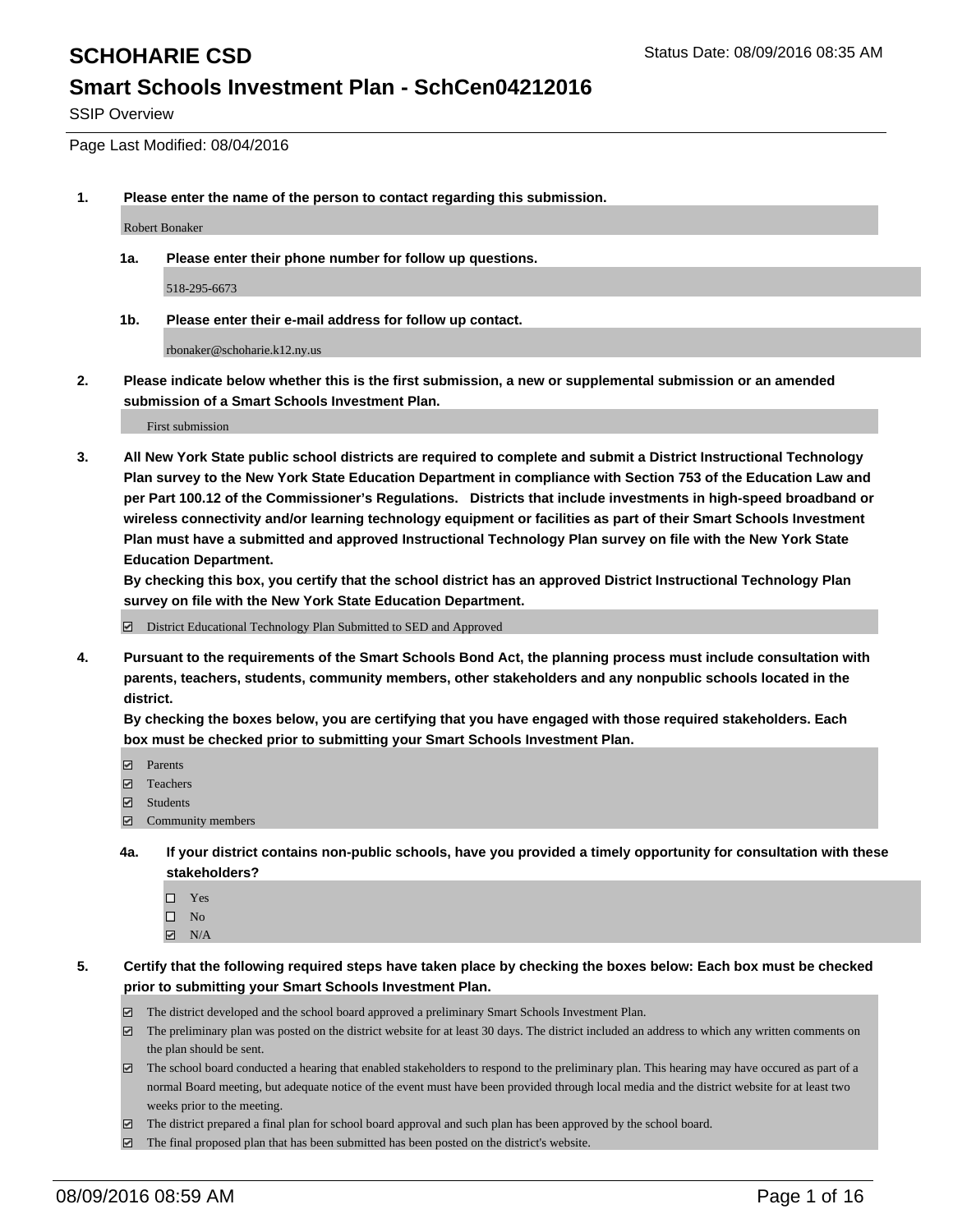SSIP Overview

Page Last Modified: 08/04/2016

**5a. Please upload the proposed Smart Schools Investment Plan (SSIP) that was posted on the district's website. Note that this should be different than your recently submitted Educational Technology Survey. The Final SSIP, as approved by the School Board, should also be posted on the website and remain there during the course of the projects contained therein.**

Smart Schools Investment Plan for webpage.pdf SmartSchoolsInvestmentPlan\_4-21-16.pdf SSBA web site.docx

**6. Please enter an estimate of the total number of students and staff that will benefit from this Smart Schools Investment Plan based on the cumulative projects submitted to date.**

1,075

**7. An LEA/School District may partner with one or more other LEA/School Districts to form a consortium to pool Smart Schools Bond Act funds for a project that meets all other Smart School Bond Act requirements. Each school district participating in the consortium will need to file an approved Smart Schools Investment Plan for the project and submit a signed Memorandum of Understanding that sets forth the details of the consortium including the roles of each respective district.**

 $\Box$  The district plans to participate in a consortium to partner with other school district(s) to implement a Smart Schools project.

**8. Please enter the name and 6-digit SED Code for each LEA/School District participating in the Consortium.**

| <b>Partner LEA/District</b> | <b>ISED BEDS Code</b> |
|-----------------------------|-----------------------|
| (No Response)               | (No Response)         |

**9. Please upload a signed Memorandum of Understanding with all of the participating Consortium partners.**

(No Response)

**10. Your district's Smart Schools Bond Act Allocation is:**

\$942,067

**11. Enter the budget sub-allocations by category that you are submitting for approval at this time. If you are not budgeting SSBA funds for a category, please enter 0 (zero.) If the value entered is \$0, you will not be required to complete that survey question.**

|                                       | Sub-<br>Allocations |
|---------------------------------------|---------------------|
| School Connectivity                   | U                   |
| Connectivity Projects for Communities |                     |
| <b>Classroom Technology</b>           | 942,067             |
| Pre-Kindergarten Classrooms           |                     |
| Replace Transportable Classrooms      | $\Omega$            |
| High-Tech Security Features           |                     |
| <b>Totals:</b>                        | 942,067.00          |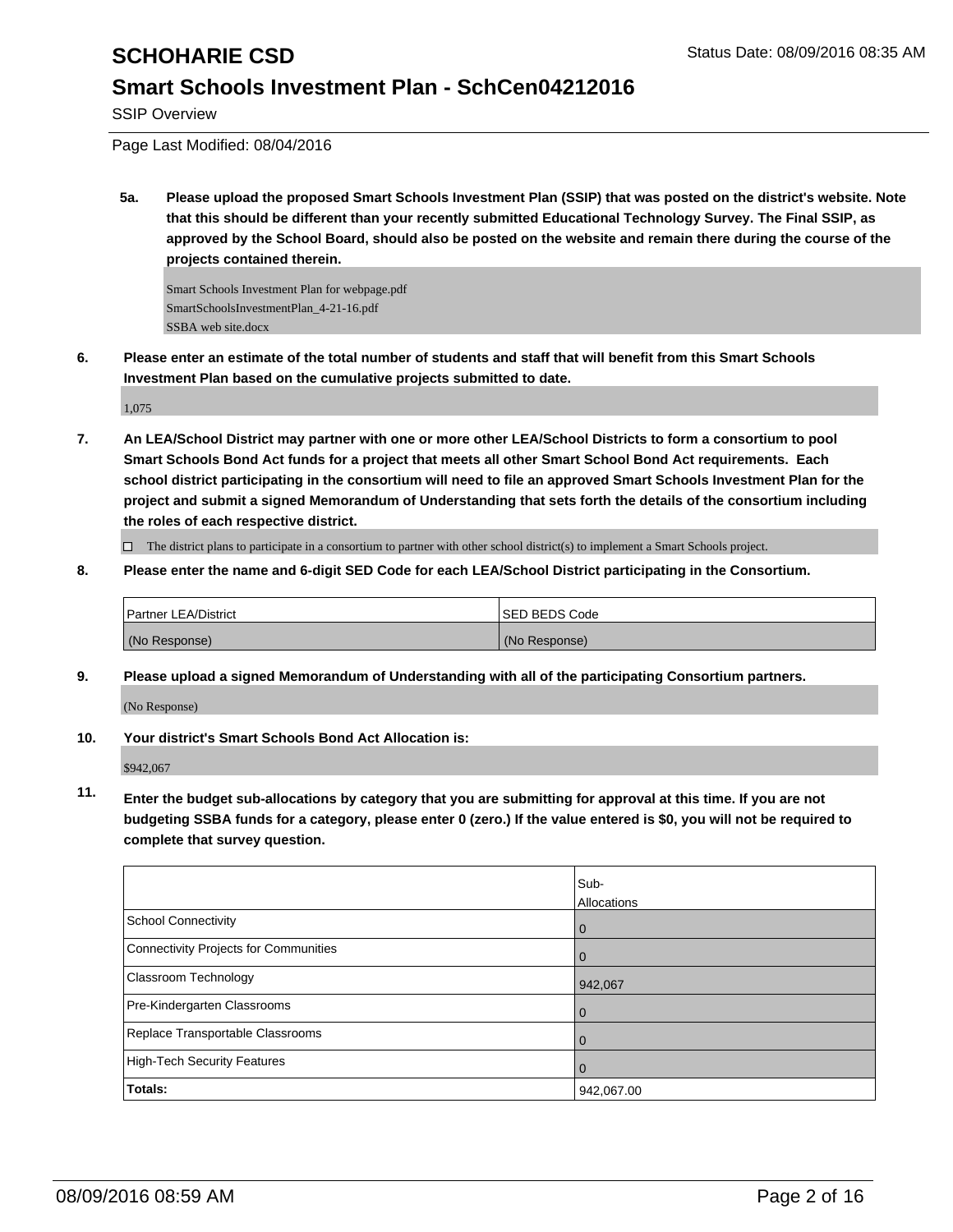School Connectivity

Page Last Modified: 08/03/2016

- **1. In order for students and faculty to receive the maximum benefit from the technology made available under the Smart Schools Bond Act, their school buildings must possess sufficient connectivity infrastructure to ensure that devices can be used during the school day. Smart Schools Investment Plans must demonstrate that:**
	- **sufficient infrastructure that meets the Federal Communications Commission's 100 Mbps per 1,000 students standard currently exists in the buildings where new devices will be deployed, or**
	- **is a planned use of a portion of Smart Schools Bond Act funds, or**
	- **is under development through another funding source.**

**Smart Schools Bond Act funds used for technology infrastructure or classroom technology investments must increase the number of school buildings that meet or exceed the minimum speed standard of 100 Mbps per 1,000 students and staff within 12 months. This standard may be met on either a contracted 24/7 firm service or a "burstable" capability. If the standard is met under the burstable criteria, it must be:**

**1. Specifically codified in a service contract with a provider, and**

**2. Guaranteed to be available to all students and devices as needed, particularly during periods of high demand, such as computer-based testing (CBT) periods.**

**Please describe how your district already meets or is planning to meet this standard within 12 months of plan submission.**

(No Response)

- **1a. If a district believes that it will be impossible to meet this standard within 12 months, it may apply for a waiver of this requirement, as described on the Smart Schools website. The waiver must be filed and approved by SED prior to submitting this survey.**
	- $\Box$  By checking this box, you are certifying that the school district has an approved waiver of this requirement on file with the New York State Education Department.
- **2. Connectivity Speed Calculator (Required)**

|                         | Number of<br><b>Students</b> | Multiply by<br>100 Kbps | Divide by 1000 Current Speed<br>to Convert to<br>Required<br>Speed in Mb | lin Mb           | Expected<br>Speed to be<br>Attained Within Required<br>12 Months | Expected Date<br>l When<br>Speed Will be<br>l Met |
|-------------------------|------------------------------|-------------------------|--------------------------------------------------------------------------|------------------|------------------------------------------------------------------|---------------------------------------------------|
| <b>Calculated Speed</b> | (No<br>Response)             | (No Response)           | (No<br>Response)                                                         | (No<br>Response) | (No<br>Response)                                                 | (No<br>Response)                                  |

## **3. Describe how you intend to use Smart Schools Bond Act funds for high-speed broadband and/or wireless connectivity projects in school buildings.**

(No Response)

**4. Describe the linkage between the district's District Instructional Technology Plan and the proposed projects. (There should be a link between your response to this question and your response to Question 1 in Part E. Curriculum and Instruction "What are the district's plans to use digital connectivity and technology to improve teaching and learning?)**

(No Response)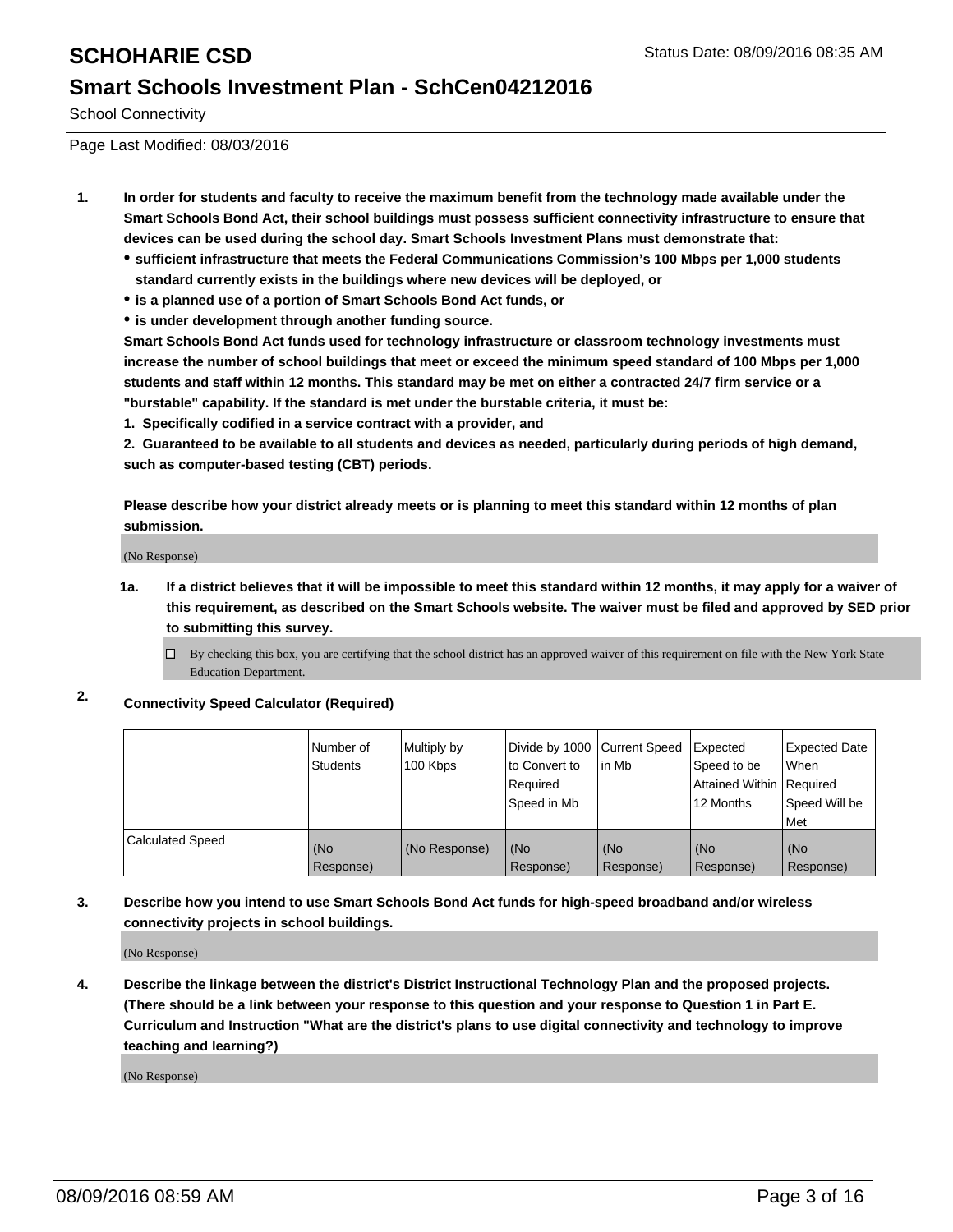School Connectivity

Page Last Modified: 08/03/2016

**5. If the district wishes to have students and staff access the Internet from wireless devices within the school building, or in close proximity to it, it must first ensure that it has a robust Wi-Fi network in place that has sufficient bandwidth to meet user demand.**

**Please describe how you have quantified this demand and how you plan to meet this demand.**

(No Response)

**6. As indicated on Page 5 of the guidance, the Office of Facilities Planning will have to conduct a preliminary review of all capital projects, including connectivity projects.**

| Project Number |  |
|----------------|--|
|                |  |
| (No Response)  |  |

**7. Certain high-tech security and connectivity infrastructure projects may be eligible for an expedited review process as determined by the Office of Facilities Planning.**

**Was your project deemed eligible for streamlined review?**

(No Response)

**8. Include the name and license number of the architect or engineer of record.**

| <b>Name</b>   | License Number |
|---------------|----------------|
| (No Response) | (No Response)  |

**9. If you are submitting an allocation for School Connectivity complete this table. Note that the calculated Total at the bottom of the table must equal the Total allocation for this category that you entered in the SSIP Overview overall budget.** 

|                                            | Sub-          |
|--------------------------------------------|---------------|
|                                            | Allocation    |
| Network/Access Costs                       | (No Response) |
| <b>Outside Plant Costs</b>                 | (No Response) |
| School Internal Connections and Components | (No Response) |
| Professional Services                      | (No Response) |
| Testing                                    | (No Response) |
| <b>Other Upfront Costs</b>                 | (No Response) |
| <b>Other Costs</b>                         | (No Response) |
| Totals:                                    |               |

| Select the allowable expenditure | Item to be purchased | Quantity      | Cost per Item | <b>Total Cost</b> |
|----------------------------------|----------------------|---------------|---------------|-------------------|
| type.                            |                      |               |               |                   |
| Repeat to add another item under |                      |               |               |                   |
| each type.                       |                      |               |               |                   |
| (No Response)                    | (No Response)        | (No Response) | (No Response) | (No Response)     |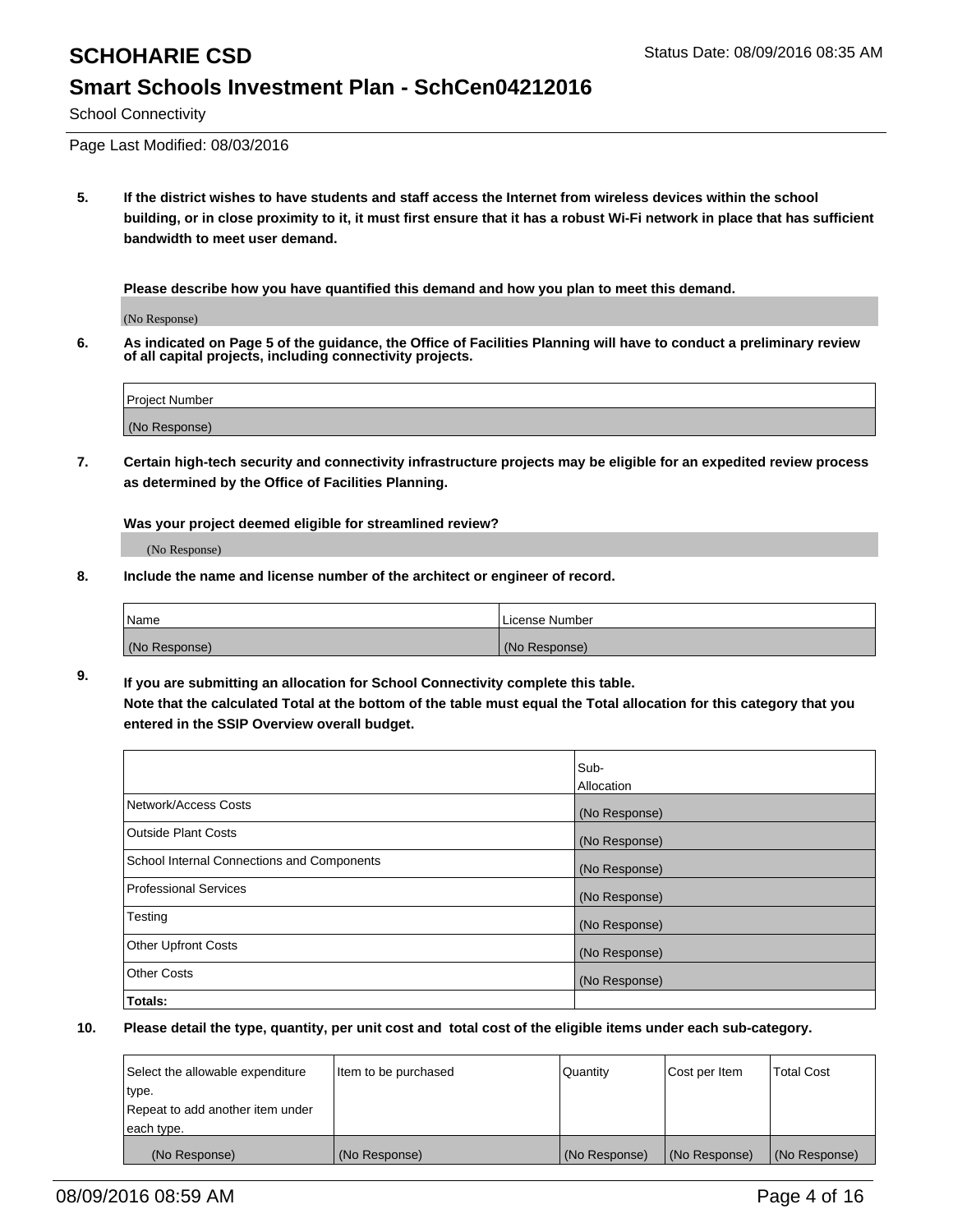Community Connectivity (Broadband and Wireless)

Page Last Modified: 08/03/2016

**1. Describe how you intend to use Smart Schools Bond Act funds for high-speed broadband and/or wireless connectivity projects in the community.**

(No Response)

**2. Please describe how the proposed project(s) will promote student achievement and increase student and/or staff access to the Internet in a manner that enhances student learning and/or instruction outside of the school day and/or school building.**

(No Response)

**3. Community connectivity projects must comply with all the necessary local building codes and regulations (building and related permits are not required prior to plan submission).**

 $\Box$  I certify that we will comply with all the necessary local building codes and regulations.

**4. Please describe the physical location of the proposed investment.**

(No Response)

**5. Please provide the initial list of partners participating in the Community Connectivity Broadband Project, along with their Federal Tax Identification (Employer Identification) number.**

| Project Partners | <b>IFederal ID#</b> |
|------------------|---------------------|
| (No Response)    | (No Response)       |

**6. If you are submitting an allocation for Community Connectivity, complete this table. Note that the calculated Total at the bottom of the table must equal the Total allocation for this category that you**

**entered in the SSIP Overview overall budget.**

|                             | Sub-Allocation |
|-----------------------------|----------------|
| Network/Access Costs        | (No Response)  |
| <b>Outside Plant Costs</b>  | (No Response)  |
| Tower Costs                 | (No Response)  |
| Customer Premises Equipment | (No Response)  |
| Professional Services       | (No Response)  |
| Testing                     | (No Response)  |
| <b>Other Upfront Costs</b>  | (No Response)  |
| Other Costs                 | (No Response)  |
| Totals:                     |                |

| Select the allowable expenditure | Item to be purchased | Quantity      | Cost per Item | <b>Total Cost</b> |
|----------------------------------|----------------------|---------------|---------------|-------------------|
| type.                            |                      |               |               |                   |
| Repeat to add another item under |                      |               |               |                   |
| each type.                       |                      |               |               |                   |
| (No Response)                    | (No Response)        | (No Response) | (No Response) | (No Response)     |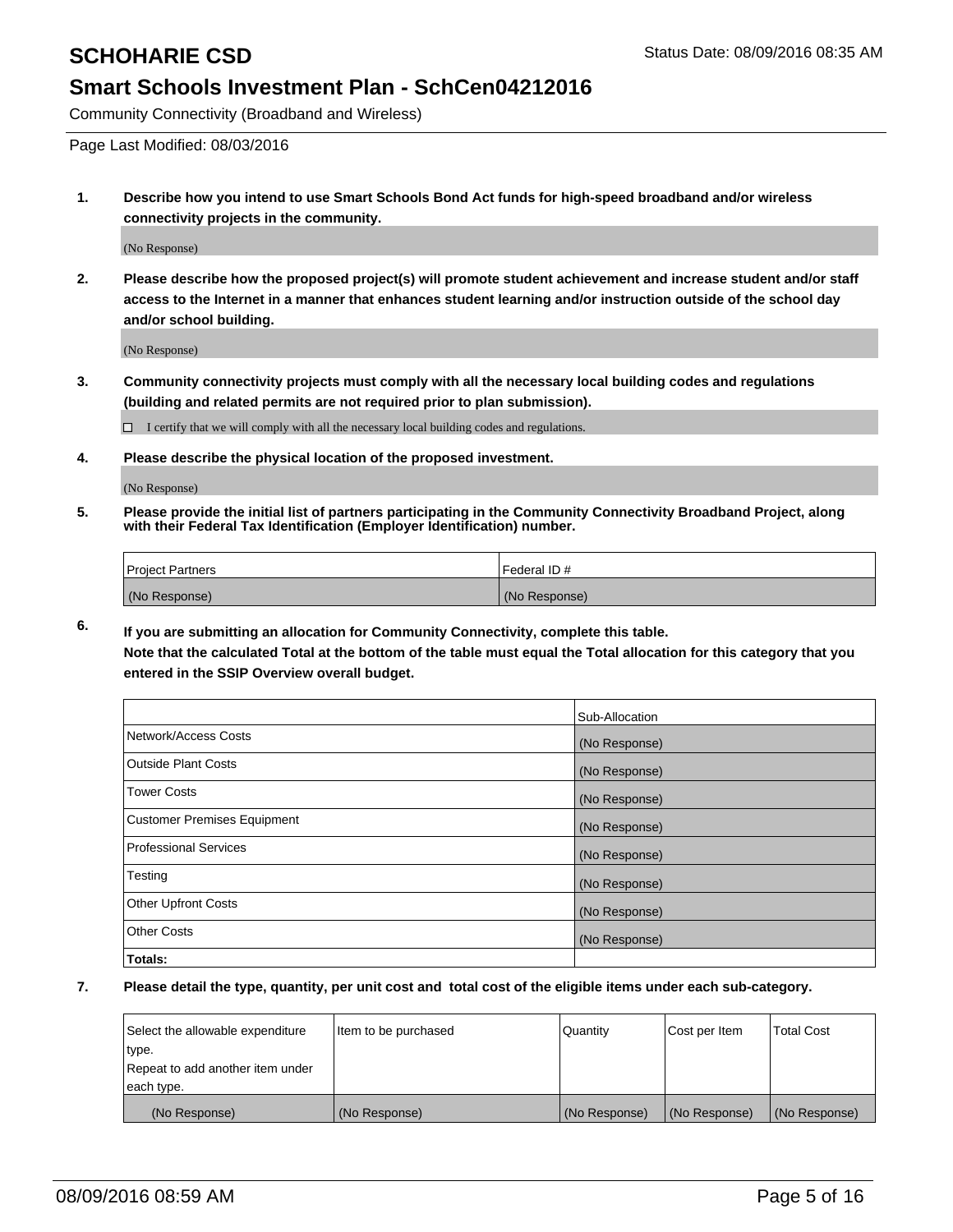Classroom Learning Technology

Page Last Modified: 08/04/2016

**1. In order for students and faculty to receive the maximum benefit from the technology made available under the Smart Schools Bond Act, their school buildings must possess sufficient connectivity infrastructure to ensure that devices can be used during the school day. Smart Schools Investment Plans must demonstrate that sufficient infrastructure that meets the Federal Communications Commission's 100 Mbps per 1,000 students standard currently exists in the buildings where new devices will be deployed, or is a planned use of a portion of Smart Schools Bond Act funds, or is under development through another funding source.**

**Smart Schools Bond Act funds used for technology infrastructure or classroom technology investments must increase the number of school buildings that meet or exceed the minimum speed standard of 100 Mbps per 1,000 students and staff within 12 months. This standard may be met on either a contracted 24/7 firm service or a "burstable" capability. If the standard is met under the burstable criteria, it must be:**

**1. Specifically codified in a service contract with a provider, and**

**2. Guaranteed to be available to all students and devices as needed, particularly during periods of high demand, such as computer-based testing (CBT) periods.**

**Please describe how your district already meets or is planning to meet this standard within 12 months of plan submission.**

Yes, this standard has been met as evidenced by the technology infrastructure capital project that was completed in 2013. All learning spaces were upgraded with the appropriate wiring and cabling. The amount expended was approximately \$767,520 combined for the Elementary School and the Jr./Sr. High School.

**1a. If a district believes that it will be impossible to meet this standard within 12 months, it may apply for a waiver of this requirement, as described on the Smart Schools website. The waiver must be filed and approved by SED prior to submitting this survey.**

By checking this box, you are certifying that the school district has an approved waiver of this requirement on file with the New York State Education Department.

## **2. Connectivity Speed Calculator (Required)**

|                  | Number of | Multiply by | Divide by 1000 Current Speed |        | Expected                   | Expected Date |
|------------------|-----------|-------------|------------------------------|--------|----------------------------|---------------|
|                  | Students  | 100 Kbps    | Ito Convert to               | lin Mb | Speed to be                | l When        |
|                  |           |             | l Reauired                   |        | Attained Within   Required |               |
|                  |           |             | Speed in Mb                  |        | 12 Months                  | Speed Will be |
|                  |           |             |                              |        |                            | <b>Met</b>    |
| Calculated Speed | 851       | 85.100      | 85.1                         | 100    | 100                        | presently met |

**3. If the district wishes to have students and staff access the Internet from wireless devices within the school building, or in close proximity to it, it must first ensure that it has a robust Wi-Fi network in place that has sufficient bandwidth to meet user demand.**

**Please describe how you have quantified this demand and how you plan to meet this demand.**

The school district does have a robust W-Fi network, as was installed in the technology infrastructure capital project that was completed in 2013. There are approximately 75 wireless access points in classrooms and common areas throughout the district school buildings.

**4. All New York State public school districts are required to complete and submit an Instructional Technology Plan survey to the New York State Education Department in compliance with Section 753 of the Education Law and per Part 100.12 of the Commissioner's Regulations.**

**Districts that include educational technology purchases as part of their Smart Schools Investment Plan must have a submitted and approved Instructional Technology Plan survey on file with the New York State Education Department.**

 $\boxtimes$  By checking this box, you are certifying that the school district has an approved Instructional Technology Plan survey on file with the New York State Education Department.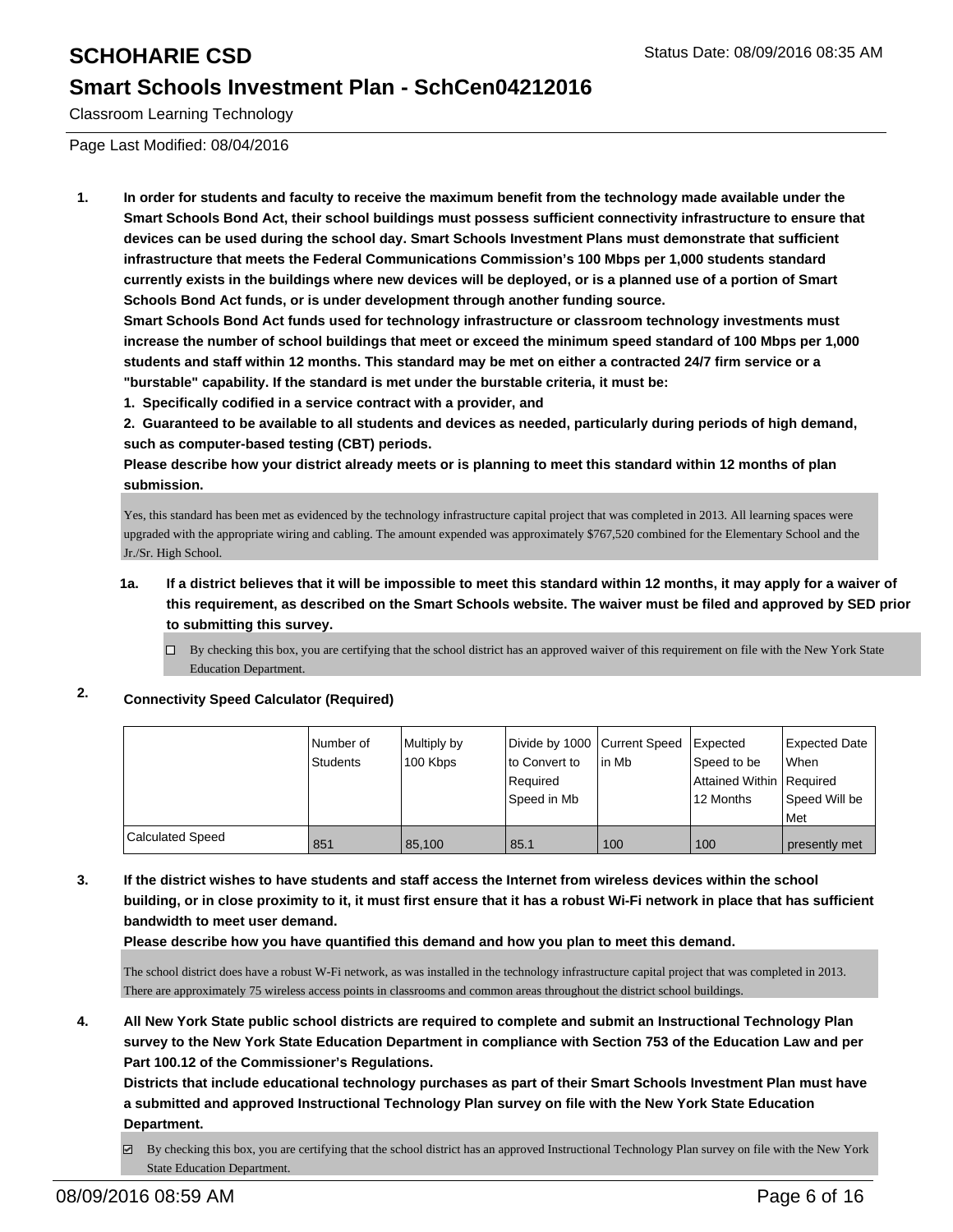Classroom Learning Technology

Page Last Modified: 08/04/2016

**5. Describe the devices you intend to purchase and their compatibility with existing or planned platforms or systems. Specifically address the adequacy of each facility's electrical, HVAC and other infrastructure necessary to install and support the operation of the planned technology.**

The district plans to purchase LED 4K interactive white boards, document cameras, desk top, lap top and tablet computers through the Smart Schools Investment Plan. To improve our instructional practice related to science, technology, engineering, arts and mathematics (STEAM) we need to make several purchases. Our plan is to purchase a 3D printer and marking calculators for the high school technology and math departments. The marking calculators will connect to the teacher's interactive white board. To improve our ability to assess students and link assessments to intervention especially for special education and AIS students we will use Ipads and chrome books. These devices will help us ensure we are able to meet individual student needs.

The district technology committee meets each month annually during the ten month school year. The committee reviews the need for instructional technology and looks at the districts use of technology in the classroom to determine the professional development needs of staff. The devices proposed in the Smart Schools Investment Plan are consistent with the guidance from the committee over the course of several years. This helps to ensure the plan is compatible with current and planned platforms. The electrical infrastructure was upgraded in the technology capital project that was completed in 2013. The district is assured that the devices purchased through the SSBA funds will function well because of the electrical upgrades made throughout the district in 2013. Every drop in the district has four GFCI protected outlets that return to a GFCI panel. There are at least 6 drops in every classroom and all drops use Cat 6 cable. The following is a summary of the infrastructure work:

1) 150 existing computer cable "drops" were replaced, and 225 "drops" were added, for a total of 375 fiber cables to adapt to the latest computer technology.

2) The Local Area Network (LAN) was upgraded and additional electrical circuitry was added.

3) The computer service rooms and data racks were updated with the latest equipment existing in 2013.

As part of the sustainability program, the computer servers will be upgraded and/or replaced on a regular schedule.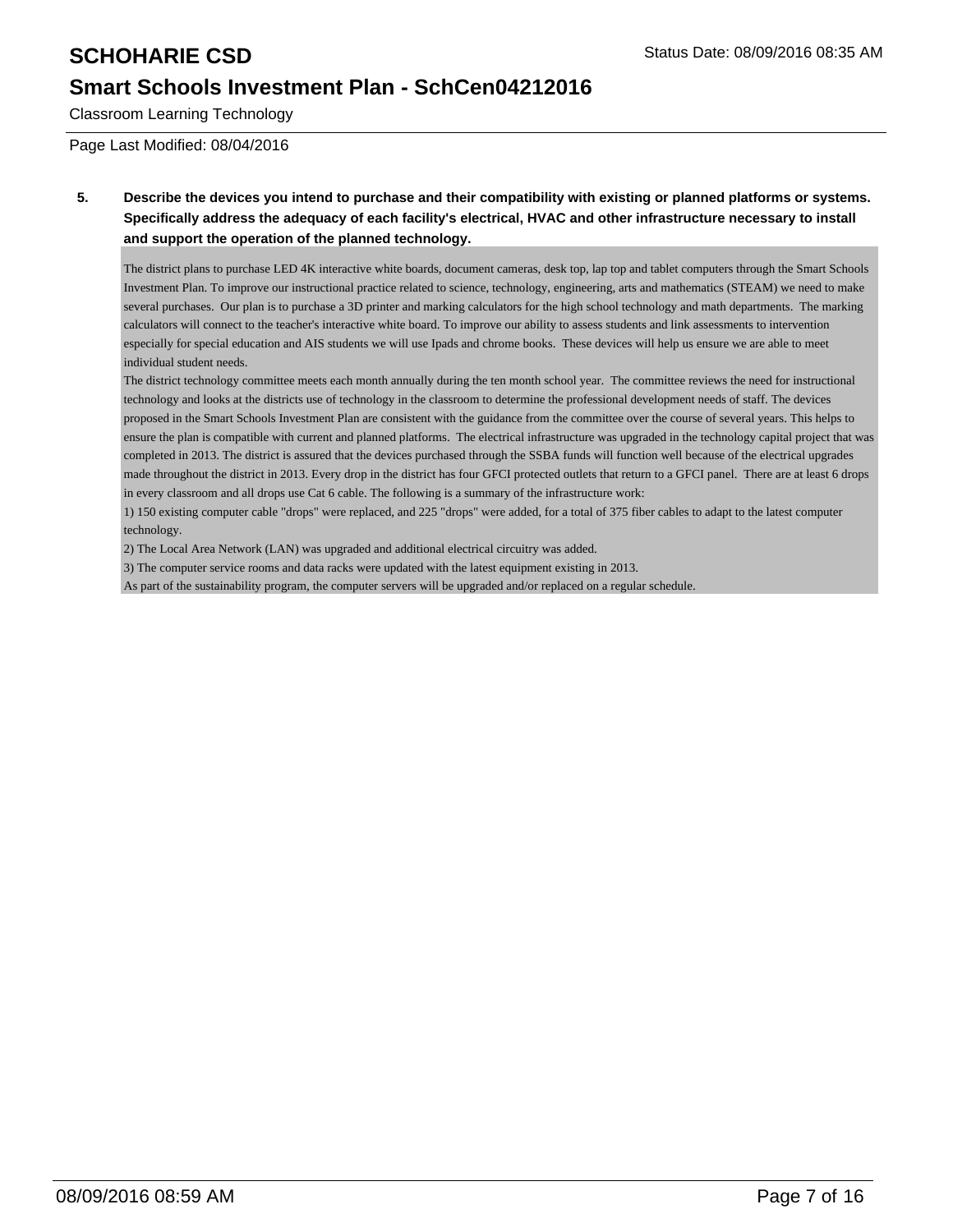Classroom Learning Technology

Page Last Modified: 08/04/2016

- **6. Describe how the proposed technology purchases will:**
	- **> enhance differentiated instruction;**
	- **> expand student learning inside and outside the classroom;**
	- **> benefit students with disabilities and English language learners; and**
	- **> contribute to the reduction of other learning gaps that have been identified within the district.**

**The expectation is that districts will place a priority on addressing the needs of students who struggle to succeed in a rigorous curriculum. Responses in this section should specifically address this concern and align with the district's Instructional Technology Plan (in particular Question 2 of E. Curriculum and Instruction: "Does the district's instructional technology plan address the needs of students with disabilities to ensure equitable access to instruction, materials and assessments?" and Question 3 of the same section: "Does the district's instructional technology plan address the provision of assistive technology specifically for students with disabilities to ensure access to and participation in the general curriculum?"**

The proposed technology purchases by Schoharie Central School District will be integral to addressing the critical instructional needs of the students. Students will be better able to access information using the appropriate technologies and devices, such as interactive smart boards, laptops,ipads and Chromebooks. Wi-Fi already exists in every classroom.

All students in 9th and 10th grades, and by September 2016, 11th grade, have/will have their own Chromebook purchased by the district, as will the teachers for those grades.

By leveraging the funds through an approved Smart Schools Investment Plan, the goal is for a interactive white smart board to be installed in every classroom. The district will also purchase Smart Kappa IQ software at the secondary level so that students will be able to access and interact with their teacher and classmates on the interactive white board. During the lesson students will be able to use their Chromebooks, a laptop, or their own device to connect with the interactive white board. They will even be able to connect from home if absent for the day or need to do so to review a lesson for homework purposes.

The district is in the process of purchasing a core program to teach reading and writing skills in grades Kindergarten through sixth. The core program is titled "Reading Wonders" by McGraw Hill publishing. This program has numerous online features that will benefit Schoharie students. The spelling and grammar portions of the program and student assessments are online. This will save the district from purchasing consumables annually that add up to tens of thousands of dollars. The district will increase student engagement through these online resources. Parents can work with their children from home and see their lessons from the parent portal, which is an important feature of the program. The same is true for mathematics. The district is moving forward with the purchase of "Go Math" published by Harcourt. This program utilizes "Think Central"; a web based application that students access from home and teachers pull lessons for students to engage with on an interactive white board. Parents can review lessons with their children at home using this application, as well. Student learning will be expanded both at school and home through the use of the hardware purchased through the Smart Schools Investment Plan.

At the onset of the 2015-16 school year the district invested in a STEAM (Science Technology Engineering Art Mathematics) teacher for grades Kindergarten through 6th. The devices to be purchased will enhance and expand student learning in the STEAM classes and increase their interest in learning while outside of school. Special devices are needed for engineering technology and writing publications. The entire realm of STEAM will be enhanced with the updated technology. The STEAM teacher will be developing our students' math and science skills through the "Lego Robotics" program. The teacher is working to expose all students to opportunities to learn coding skills. The laptop computers and interactive white boards will only enhance our students' abilities to acquire these skills and grow in the area of Science, Technology Engineering, the Arts and Mathematics. Special education classes are in need of computer work stations and interactive white boards to increase student engagement. The district has budgeted for 90 site licenses for "Read 180 and System 44"; developed by Scholastic for high need students.This program will be used with students at the intermediate and Jr./Sr. high level. Read 180 and System 44 are Tier II and Tier III intervention programs for students in need of Academic Intervention Services and/or Special Education services. These programs require access to instructional technology to assist in student learning. The programs are developed for students who are more than one grade level behind in reading and writing. Increasing access to instructional technology in our AIS program and special education classes will lead to better student outcomes. The Investment Plan will specify funding for devices, such as desktop computers or laptops for students in these specialized programs. Necessary assistive technology devices purchased by the district will connect to the teacher's computer. The district already purchases special software for high need students with Individualized Education Plans. The programs such as "Read Out Loud" and "Write Out Loud." will be run on the devices purchased through the Smart Schools Investment Plan. The district does not currently have students who are identified as needing ELL services. Should students who are identified as ELL the resources purchased through the SSBA will be of great benefit to them. In the past BOCES has provided services to the district for one ELL student. The district would look to BOCES to use the devices purchased through SSBA for any ELL students that enter the district. The district uses"iReady"; a web-based application to assess and progress monitor student growth in reading and mathematics. The Fountas and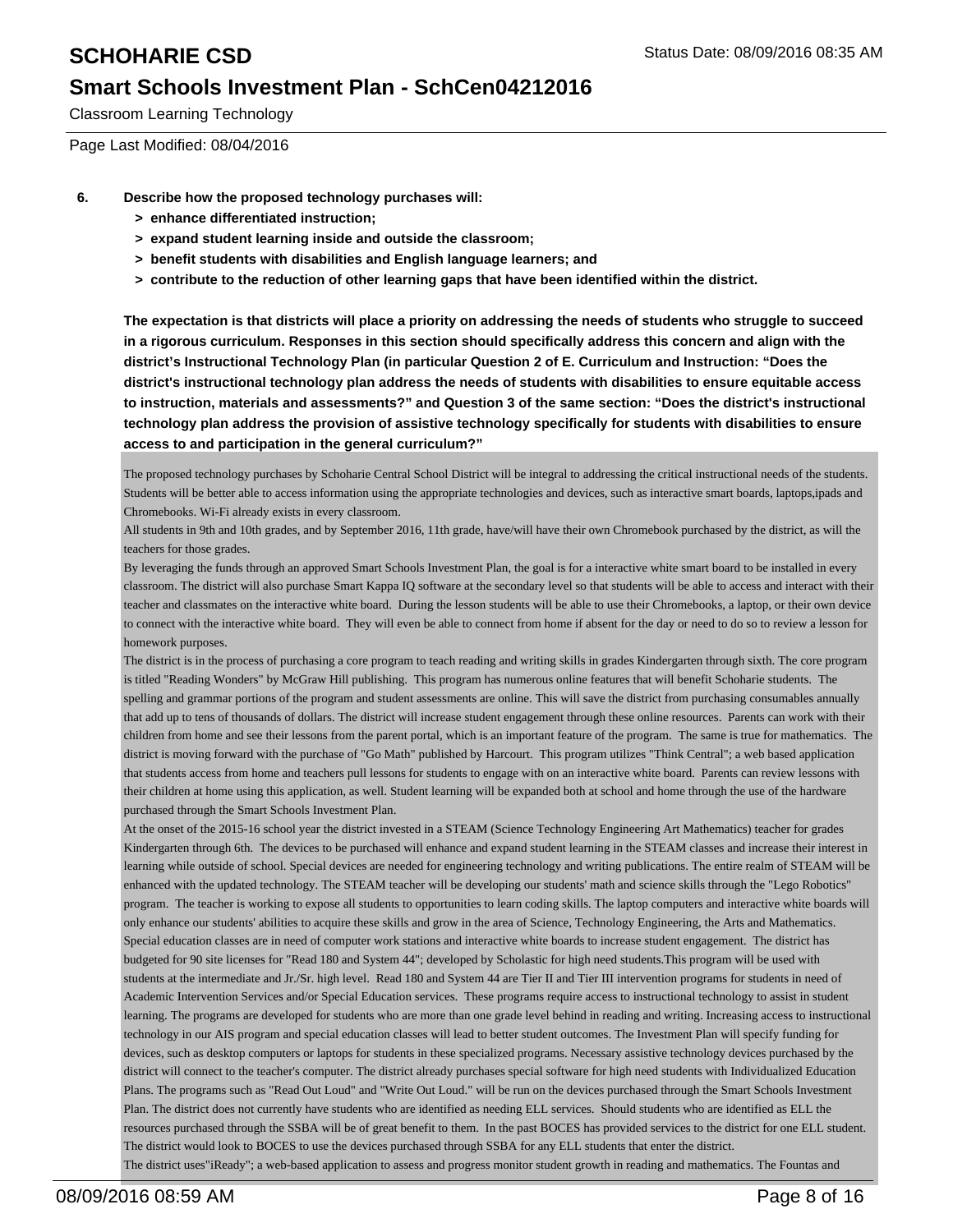Classroom Learning Technology

Page Last Modified: 08/04/2016

Pinnell Leveled Literacy Assessment and the Dynamic Indicators of Basic Early Literacy are also used to assess student learning and determine academic strengths and weaknesses. "RtIMDirect" is an online application used to track student progress and interventions used for Response to Intervention purposes. RtIMdirect captures the results of all student assessments directly from "SchoolTool"; the district student management system. This application enables teachers to understand student learning needs and differentiate their instruction. Teachers will be able to use the iReady program not just for the assessment but lessons they assign to the students based upon the needs that were assessed from the diagnostic tests allowing instruction to match directly with student need. This allows the teacher to easily differentiate instruction. The web based applications and laptops will enhance differentiation of lessons as well. Teachers can tailor lessons directly to the students during their scheduled daily literacy and math centers.

 All of the appropriate instructional activities will be backed-up with appropriate and comprehensive professional development for faculty and staff.

## **7. Where appropriate, describe how the proposed technology purchases will enhance ongoing communication with parents and other stakeholders and help the district facilitate technology-based regional partnerships, including distance learning and other efforts.**

Currently, Schoharie Central School district offers a robust distance learning program. Partnering with Capital Region BOCES the district offers Schoharie students and students from other districts in the capital region courses in Agriculture and Business Education. The district currently offers Mandarin Chinese courses as a Language Other than English through distance learning. Increased instructional technology will only enhance our distance learning program.

The purchases made possible by the Smart Schools Investment Plan will help improve communication with parents through the parent portal in our student management system. The K-6 ELA and math programs also allow parent and student access from home. Parents will have direct access to the teachers lessons in core curriculum areas. Scores of online assessments will be available immediately. Parents will have access to assessment information at the same time as teachers. The web based application iReady that provides diagnostic assessment in ELA and Mathematics along with lessons designed at the students' instructional level will be more readily available to students. More laptops in classrooms means for Schoharie students more access to varied learning opportunities. Students will have easier access to online tests and quizzes which will help them to receive better instruction by increasing the teacher's ability to use student data to guide their instructional practice.

Teachers at all grades will have more opportunities to utilize "Google Classroom". This will enhance student-teacher communication and differentiated learning. Parents can view what students are woking on when they are engaged in Google Classroom work. Students will publish more work online for their parents to review.

## **8. Describe the district's plan to provide professional development to ensure that administrators, teachers and staff can employ the technology purchased to enhance instruction successfully.**

**Note: This response should be aligned and expanded upon in accordance with your district's response to Question 1 of F. Professional Development of your Instructional Technology Plan: "Please provide a summary of professional development offered to teachers and staff, for the time period covered by this plan, to support technology to enhance teaching and learning. Please include topics, audience and method of delivery within your summary."**

Schoharie Central School District is firmly committed to providing the necessary professional development to faculty and staff to ensure that they are competently proficient to deliver the necessary instruction through modern technology.

The district has an active Professional Development Committee that has assembled data for best practices for each subject core. There is an implementation plan; a process plan, and an evaluation/measurement plan. The plans align with the district goals for academic success. In May and June all Schoharie teachers completed an online assessment of their technology skills. The Professional Development Committee and Technology Committee will be working together to review the data from the assessment and generate necessary professional development opportunities based upon the survey results.

The professional development activities consist of in-service trainings; attendance at regional workshops and conferences; and virtual learning through webinars and online coursework.

Professional development activities the District already employs include: BOCES Model Schools, iReady, and RtIMDirect. Also, teachers at the High School receive professional development on the Chromebook devices, as well as through "Google Docs".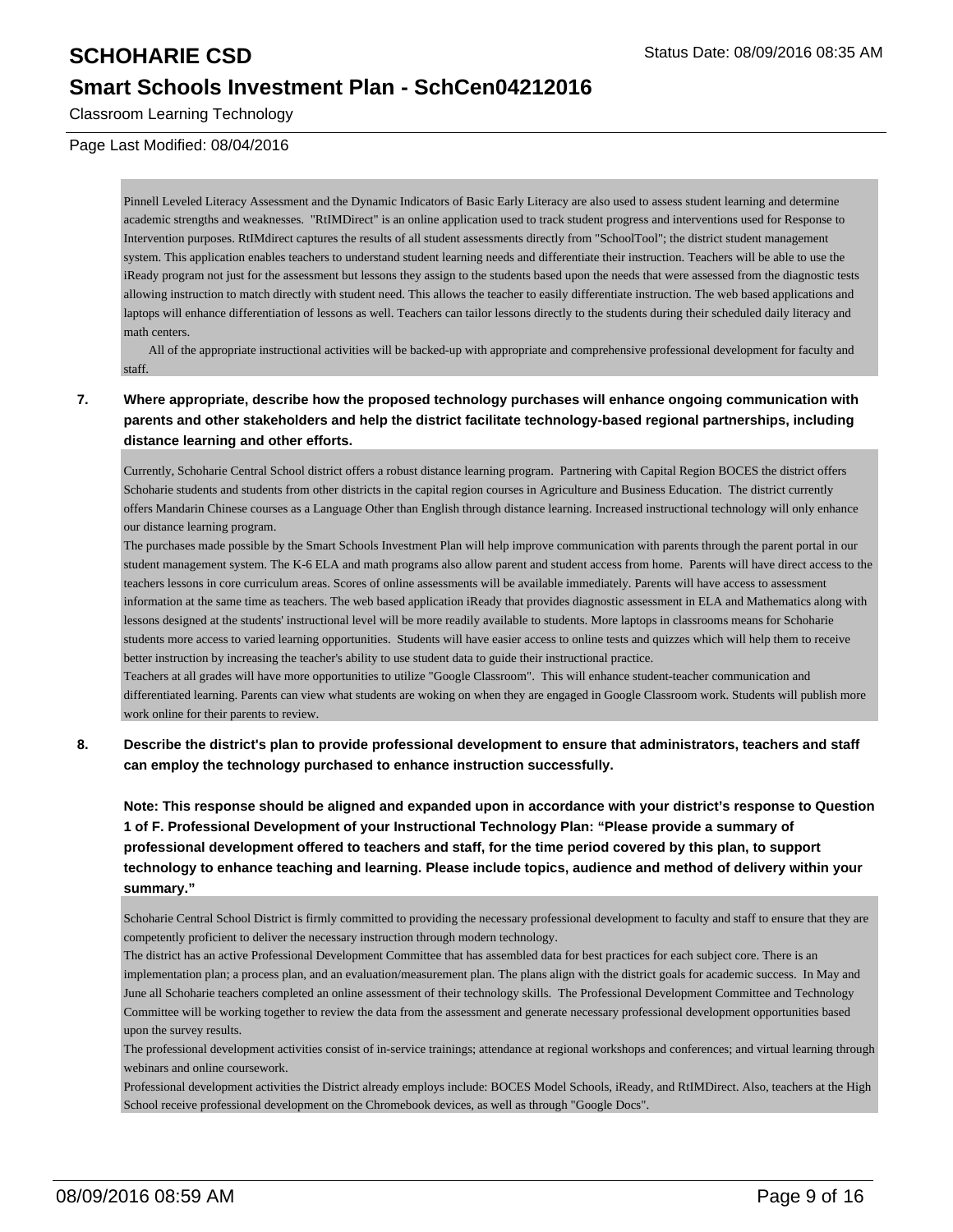Classroom Learning Technology

Page Last Modified: 08/04/2016

**9. Districts must contact the SUNY/CUNY teacher preparation program that supplies the largest number of the district's new teachers to request advice on innovative uses and best practices at the intersection of pedagogy and educational technology.**

By checking this box, you certify that you have contacted the SUNY/CUNY teacher preparation program that supplies the largest number of your new teachers to request advice on these issues.

**9a. Please enter the name of the SUNY or CUNY Institution that you contacted.**

SUNY Oneonta

**9b. Enter the primary Institution phone number.**

607-436-3189

**9c. Enter the name of the contact person with whom you consulted and/or will be collaborating with on innovative uses of technology and best practices.**

Ms. Carol Dean

**10. A district whose Smart Schools Investment Plan proposes the purchase of technology devices and other hardware must account for nonpublic schools in the district.**

**Are there nonpublic schools within your school district?**

| П | Yes |  |
|---|-----|--|
|   |     |  |

- No
- **11. Nonpublic Classroom Technology Loan Calculator**

**The Smart Schools Bond Act provides that any Classroom Learning Technology purchases made using Smart Schools funds shall be lent, upon request, to nonpublic schools in the district. However, no school district shall be required to loan technology in amounts greater than the total obtained and spent on technology pursuant to the Smart Schools Bond Act and the value of such loan may not exceed the total of \$250 multiplied by the nonpublic school enrollment in the base year at the time of enactment. See:**

**http://www.p12.nysed.gov/mgtserv/smart\_schools/docs/Smart\_Schools\_Bond\_Act\_Guidance\_04.27.15\_Final.pdf.**

|                                     | 1. Classroom<br>Technology<br>Sub-allocation | 2. Public<br>Enrollment<br>$(2014-15)$ | l 3. Nonpublic<br><b>Enrollment</b><br>$(2014-15)$ | l 4. Sum of<br>l Public and<br>Nonpublic<br><b>Enrollment</b> | l 5. Total Per<br>Pupil Sub-<br>allocation                                                    | 6. Total<br>Nonpublic Loan<br>l Amount |
|-------------------------------------|----------------------------------------------|----------------------------------------|----------------------------------------------------|---------------------------------------------------------------|-----------------------------------------------------------------------------------------------|----------------------------------------|
| Calculated Nonpublic Loan<br>Amount |                                              |                                        |                                                    |                                                               | (No Response)   (No Response)   (No Response)   (No Response)   (No Response)   (No Response) |                                        |

**12. To ensure the sustainability of technology purchases made with Smart Schools funds, districts must demonstrate a long-term plan to maintain and replace technology purchases supported by Smart Schools Bond Act funds. This sustainability plan shall demonstrate a district's capacity to support recurring costs of use that are ineligible for Smart Schools Bond Act funding such as device maintenance, technical support, Internet and wireless fees, maintenance of hotspots, staff professional development, building maintenance and the replacement of incidental items. Further, such a sustainability plan shall include a long-term plan for the replacement of purchased devices and equipment at the end of their useful life with other funding sources.**

 $\boxtimes$  By checking this box, you certify that the district has a sustainability plan as described above.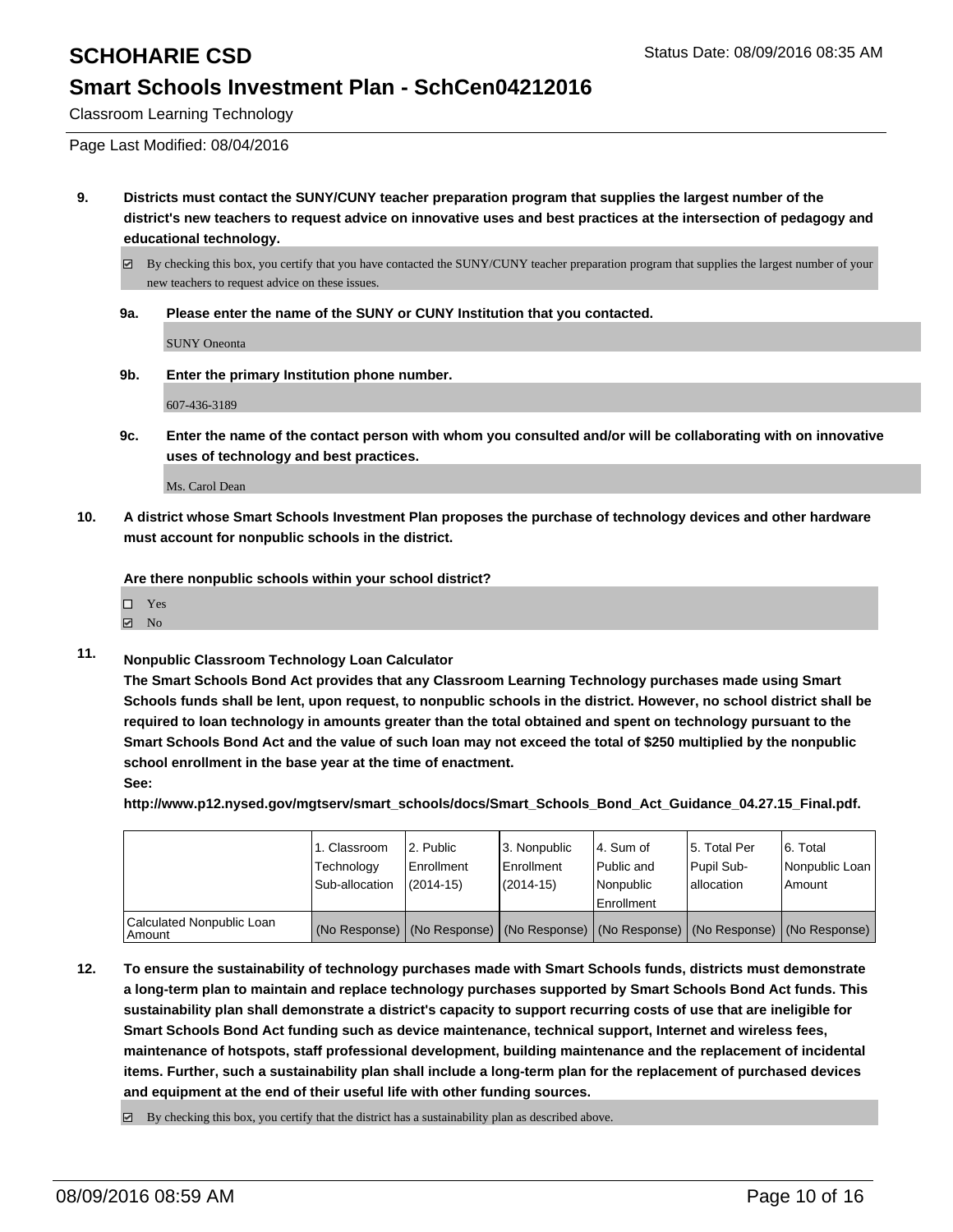Classroom Learning Technology

Page Last Modified: 08/04/2016

**13. Districts must ensure that devices purchased with Smart Schools Bond funds will be distributed, prepared for use, maintained and supported appropriately. Districts must maintain detailed device inventories in accordance with generally accepted accounting principles.**

By checking this box, you certify that the district has a distribution and inventory management plan and system in place.

**14. If you are submitting an allocation for Classroom Learning Technology complete this table. Note that the calculated Total at the bottom of the table must equal the Total allocation for this category that you entered in the SSIP Overview overall budget.**

|                         | Sub-Allocation |
|-------------------------|----------------|
| Interactive Whiteboards | 399,565        |
| Computer Servers        | O              |
| Desktop Computers       | 243,750        |
| Laptop Computers        | 226,515        |
| <b>Tablet Computers</b> | 22,440         |
| Other Costs             | 49,797         |
| Totals:                 | 942,067.00     |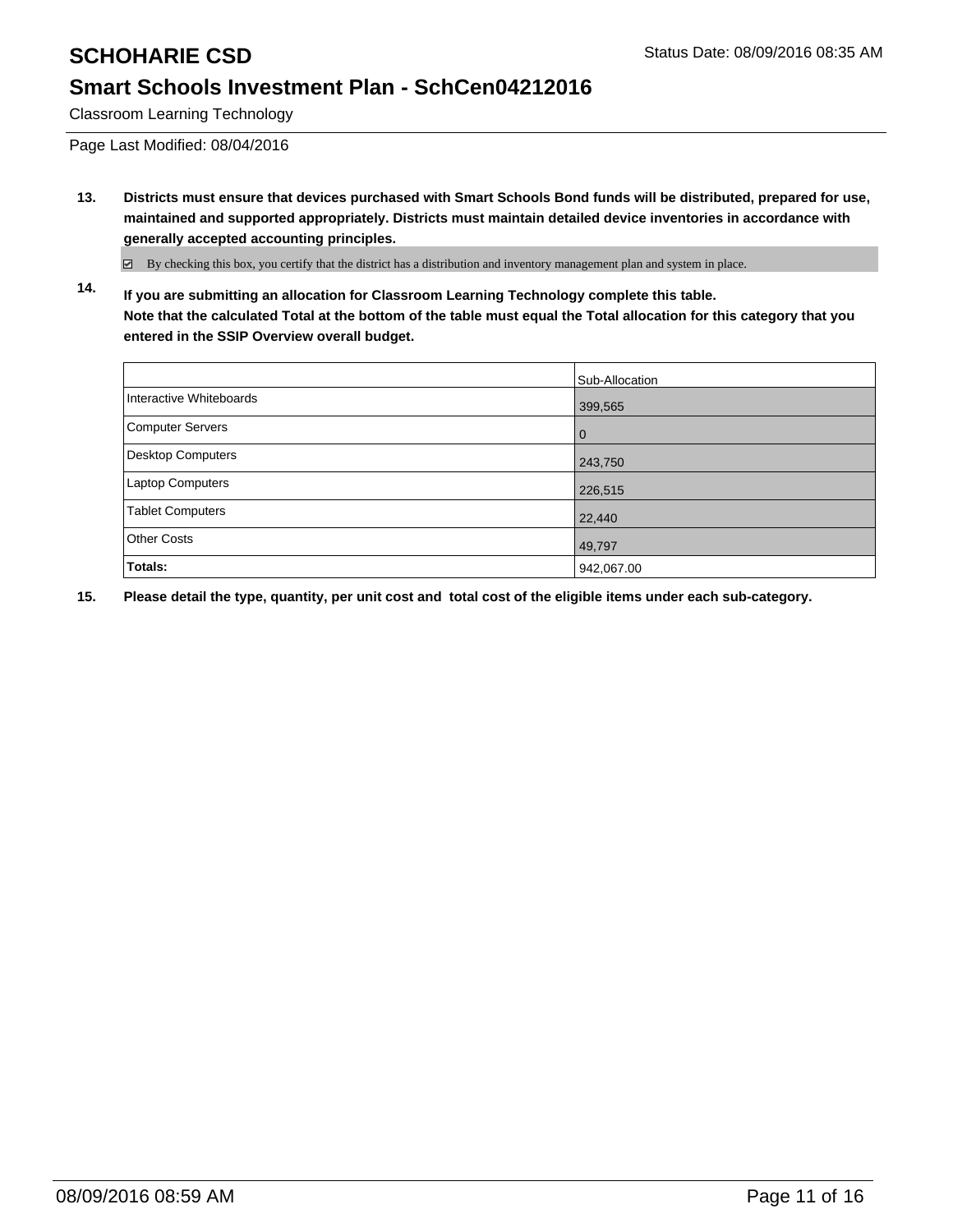Classroom Learning Technology

Page Last Modified: 08/04/2016

| Select the allowable expenditure<br>type.<br>Repeat to add another item under<br>each type. | Item to be Purchased                                                                           | Quantity       | Cost per Item | <b>Total Cost</b> |
|---------------------------------------------------------------------------------------------|------------------------------------------------------------------------------------------------|----------------|---------------|-------------------|
| Interactive Whiteboards                                                                     | Smart Board Flat Panel 6065                                                                    | 65             | 4,950         | 321,750           |
| Interactive Whiteboards                                                                     | Smart Kapp IQ Appliance for SMART<br>board 6000-G5                                             | 35             | 499           | 17,465            |
| Interactive Whiteboards                                                                     | Large Fusion Micro-Ajustuble Fixed<br>Wall Display mount                                       | 65             | 249           | 16,185            |
| <b>Interactive Whiteboards</b>                                                              | Smart board M680 with U100 Projector                                                           | 11             | 4,015         | 44,165            |
| <b>Other Costs</b>                                                                          | Dell Mobile Computing Cart Upgrade<br>Kit for Chrome book                                      | 4              | 499           | 1,996             |
| <b>Other Costs</b>                                                                          | Dell Mobile Computing Cart<br>unmanaged                                                        | 10             | 1,350         | 13,500            |
| <b>Other Costs</b>                                                                          | Mojo #690-10102 3D Printer<br>Comprehensive                                                    | 1              | 7,759         | 7,759             |
| <b>Other Costs</b>                                                                          | Nspire Navagator CX / 15 user<br>markings calculator connect student to<br>teacher smart baord | $\overline{4}$ | 1,817         | 7,268             |
| <b>Laptop Computers</b>                                                                     | Dell Latitude E5470                                                                            | 285            | 692           | 197,220           |
| <b>Laptop Computers</b>                                                                     | Dell Chromebook 11                                                                             | 135            | 217           | 29,295            |
| <b>Desktop Computers</b>                                                                    | Dell OptiPlex 5040 SFF                                                                         | 390            | 546           | 212,940           |
| <b>Desktop Computers</b>                                                                    | Dell 19 Monitor E1916H                                                                         | 390            | 79            | 30,810            |
| <b>Other Costs</b>                                                                          | Document camera Aver 5MP USB<br>Powered Doc Cam                                                | 71             | 167           | 11,852            |
| <b>Other Costs</b>                                                                          | Bretford Powersync Cart 4010176                                                                | $\mathbf{1}$   | 3,272         | 3,272             |
| <b>Other Costs</b>                                                                          | Bretford Pure Cart20 3714222                                                                   | $\overline{2}$ | 2,075         | 4,150             |
| <b>Tablet Computers</b>                                                                     | Ipad Air2 Wifi 16GB 10 pack                                                                    | 6              | 3,740         | 22,440            |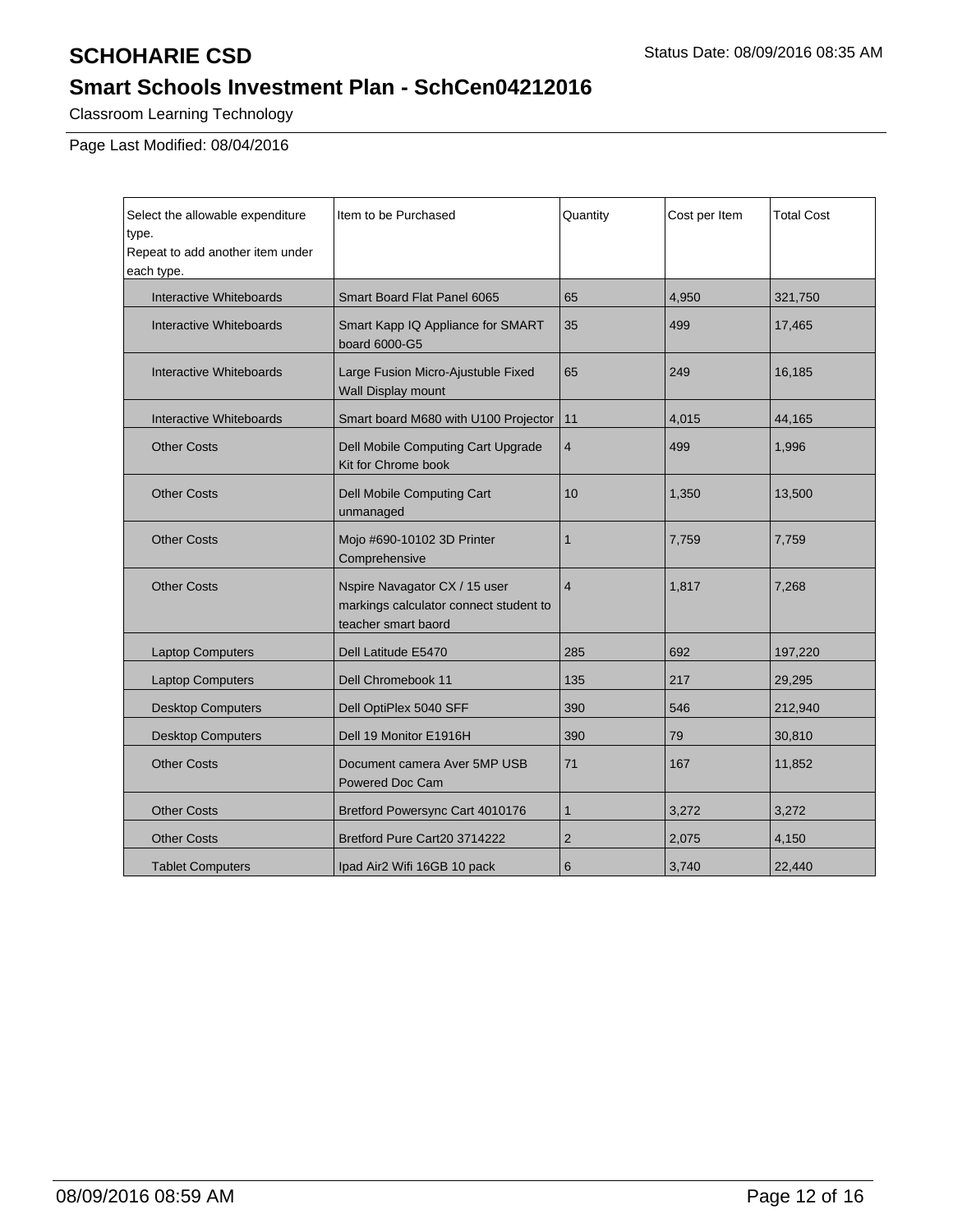Pre-Kindergarten Classrooms

Page Last Modified: 08/03/2016

**1. Provide information regarding how and where the district is currently serving pre-kindergarten students and justify the need for additional space with enrollment projections over 3 years.**

(No Response)

- **2. Describe the district's plan to construct, enhance or modernize education facilities to accommodate prekindergarten programs. Such plans must include:**
	- **Specific descriptions of what the district intends to do to each space;**
	- **An affirmation that pre-kindergarten classrooms will contain a minimum of 900 square feet per classroom;**
	- **The number of classrooms involved;**
	- **The approximate construction costs per classroom; and**
	- **Confirmation that the space is district-owned or has a long-term lease that exceeds the probable useful life of the improvements.**

(No Response)

**3. Smart Schools Bond Act funds may only be used for capital construction costs. Describe the type and amount of additional funds that will be required to support ineligible ongoing costs (e.g. instruction, supplies) associated with any additional pre-kindergarten classrooms that the district plans to add.**

(No Response)

**4. All plans and specifications for the erection, repair, enlargement or remodeling of school buildings in any public school district in the State must be reviewed and approved by the Commissioner. Districts that plan capital projects using their Smart Schools Bond Act funds will undergo a Preliminary Review Process by the Office of Facilities Planning.**

| Project Number |  |
|----------------|--|
| (No Response)  |  |

**5. If you have made an allocation for Pre-Kindergarten Classrooms, complete this table.**

**Note that the calculated Total at the bottom of the table must equal the Total allocation for this category that you entered in the SSIP Overview overall budget.**

|                                          | Sub-Allocation |
|------------------------------------------|----------------|
| Construct Pre-K Classrooms               | (No Response)  |
| Enhance/Modernize Educational Facilities | (No Response)  |
| <b>Other Costs</b>                       | (No Response)  |
| Totals:                                  |                |

| Select the allowable expenditure | litem to be purchased | Quantity      | Cost per Item | <b>Total Cost</b> |
|----------------------------------|-----------------------|---------------|---------------|-------------------|
| type.                            |                       |               |               |                   |
| Repeat to add another item under |                       |               |               |                   |
| each type.                       |                       |               |               |                   |
| (No Response)                    | (No Response)         | (No Response) | (No Response) | (No Response)     |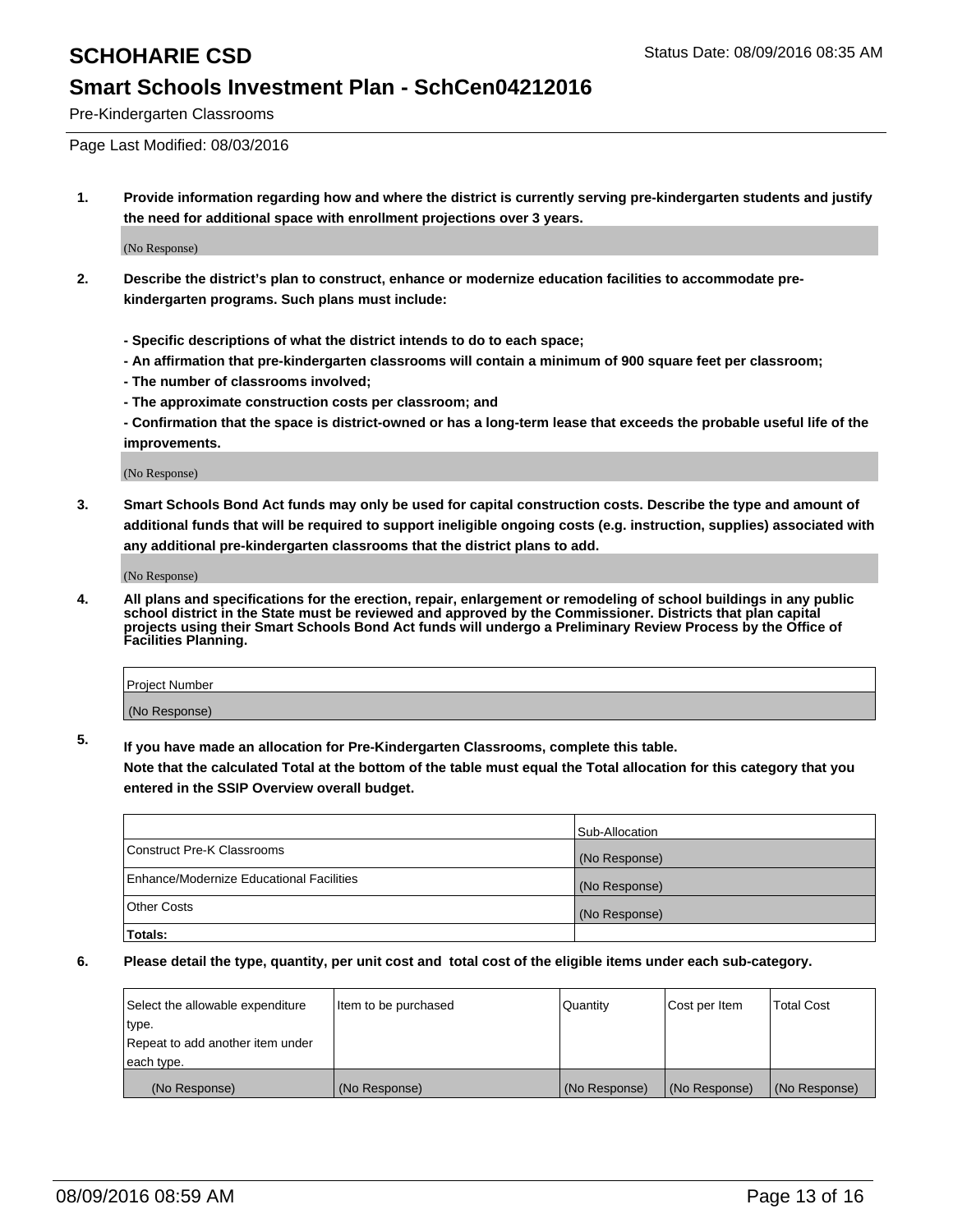Replace Transportable Classrooms

Page Last Modified: 08/03/2016

**1. Describe the district's plan to construct, enhance or modernize education facilities to provide high-quality instructional space by replacing transportable classrooms.**

(No Response)

**2. All plans and specifications for the erection, repair, enlargement or remodeling of school buildings in any public school district in the State must be reviewed and approved by the Commissioner. Districts that plan capital projects using their Smart Schools Bond Act funds will undergo a Preliminary Review Process by the Office of Facilities Planning.**

| <b>Project Number</b> |  |
|-----------------------|--|
| (No Response)         |  |

**3. For large projects that seek to blend Smart Schools Bond Act dollars with other funds, please note that Smart Schools Bond Act funds can be allocated on a pro rata basis depending on the number of new classrooms built that directly replace transportable classroom units.**

**If a district seeks to blend Smart Schools Bond Act dollars with other funds describe below what other funds are being used and what portion of the money will be Smart Schools Bond Act funds.**

(No Response)

**4. If you have made an allocation for Replace Transportable Classrooms, complete this table. Note that the calculated Total at the bottom of the table must equal the Total allocation for this category that you entered in the SSIP Overview overall budget.**

|                                                | Sub-Allocation |
|------------------------------------------------|----------------|
| Construct New Instructional Space              | (No Response)  |
| Enhance/Modernize Existing Instructional Space | (No Response)  |
| Other Costs                                    | (No Response)  |
| Totals:                                        |                |

| Select the allowable expenditure | litem to be purchased | Quantity      | Cost per Item | <b>Total Cost</b> |
|----------------------------------|-----------------------|---------------|---------------|-------------------|
| type.                            |                       |               |               |                   |
| Repeat to add another item under |                       |               |               |                   |
| each type.                       |                       |               |               |                   |
| (No Response)                    | (No Response)         | (No Response) | (No Response) | (No Response)     |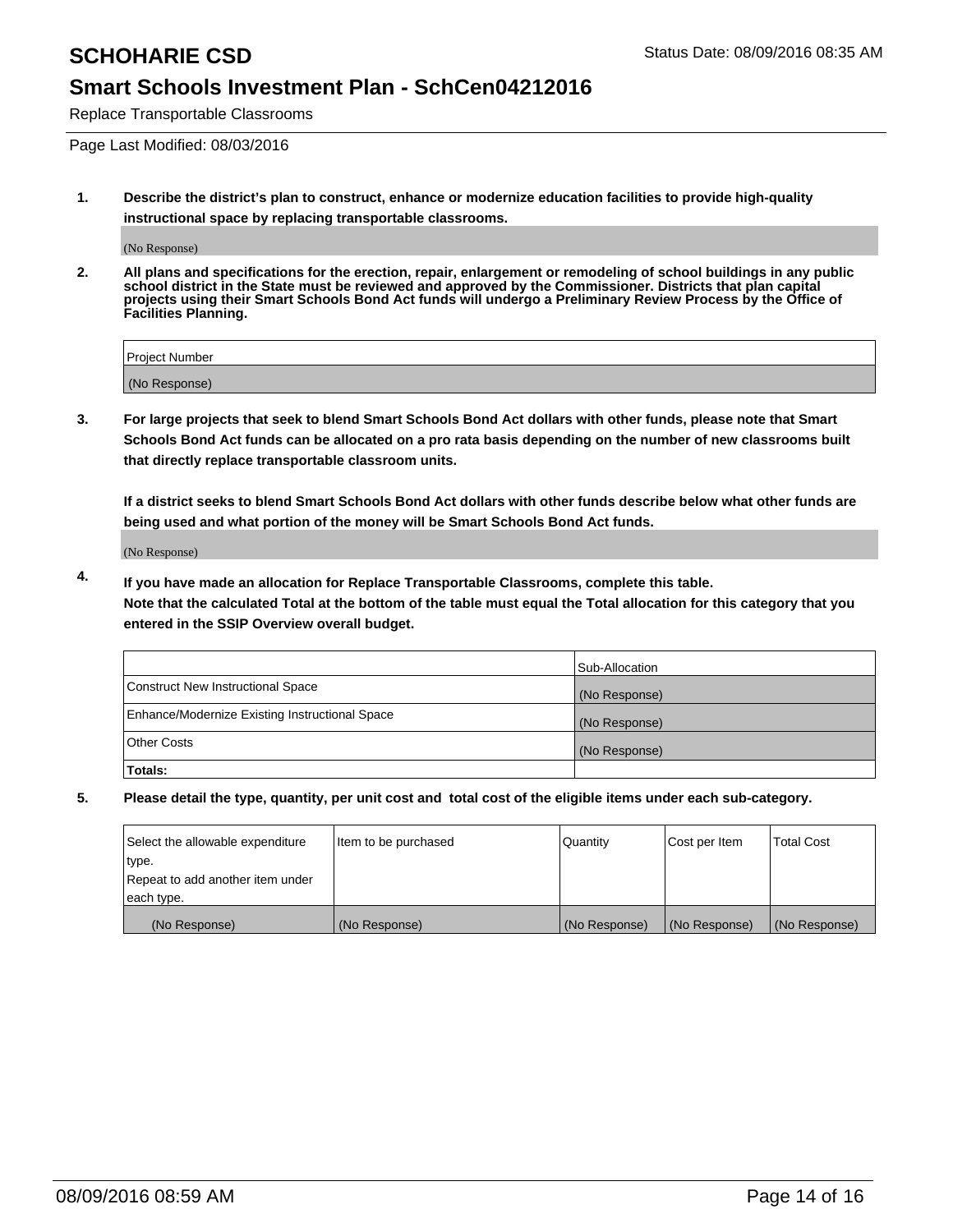High-Tech Security Features

Page Last Modified: 08/03/2016

**1. Describe how you intend to use Smart Schools Bond Act funds to install high-tech security features in school buildings and on school campuses.**

(No Response)

**2. All plans and specifications for the erection, repair, enlargement or remodeling of school buildings in any public school district in the State must be reviewed and approved by the Commissioner. Districts that plan capital projects using their Smart Schools Bond Act funds will undergo a Preliminary Review Process by the Office of Facilities Planning.** 

| Project Number |  |
|----------------|--|
| (No Response)  |  |

**3. Was your project deemed eligible for streamlined Review?**

Yes  $\hfill \square$  No

**4. Include the name and license number of the architect or engineer of record.**

| Name          | License Number |
|---------------|----------------|
| (No Response) | (No Response)  |

**5. If you have made an allocation for High-Tech Security Features, complete this table.**

**Note that the calculated Total at the bottom of the table must equal the Total allocation for this category that you entered in the SSIP Overview overall budget.**

|                                                      | Sub-Allocation |
|------------------------------------------------------|----------------|
| Capital-Intensive Security Project (Standard Review) | (No Response)  |
| <b>Electronic Security System</b>                    | (No Response)  |
| <b>Entry Control System</b>                          | (No Response)  |
| Approved Door Hardening Project                      | (No Response)  |
| <b>Other Costs</b>                                   | (No Response)  |
| Totals:                                              |                |

| Select the allowable expenditure | litem to be purchased | Quantity      | Cost per Item | <b>Total Cost</b> |
|----------------------------------|-----------------------|---------------|---------------|-------------------|
| type.                            |                       |               |               |                   |
| Repeat to add another item under |                       |               |               |                   |
| each type.                       |                       |               |               |                   |
| (No Response)                    | (No Response)         | (No Response) | (No Response) | (No Response)     |